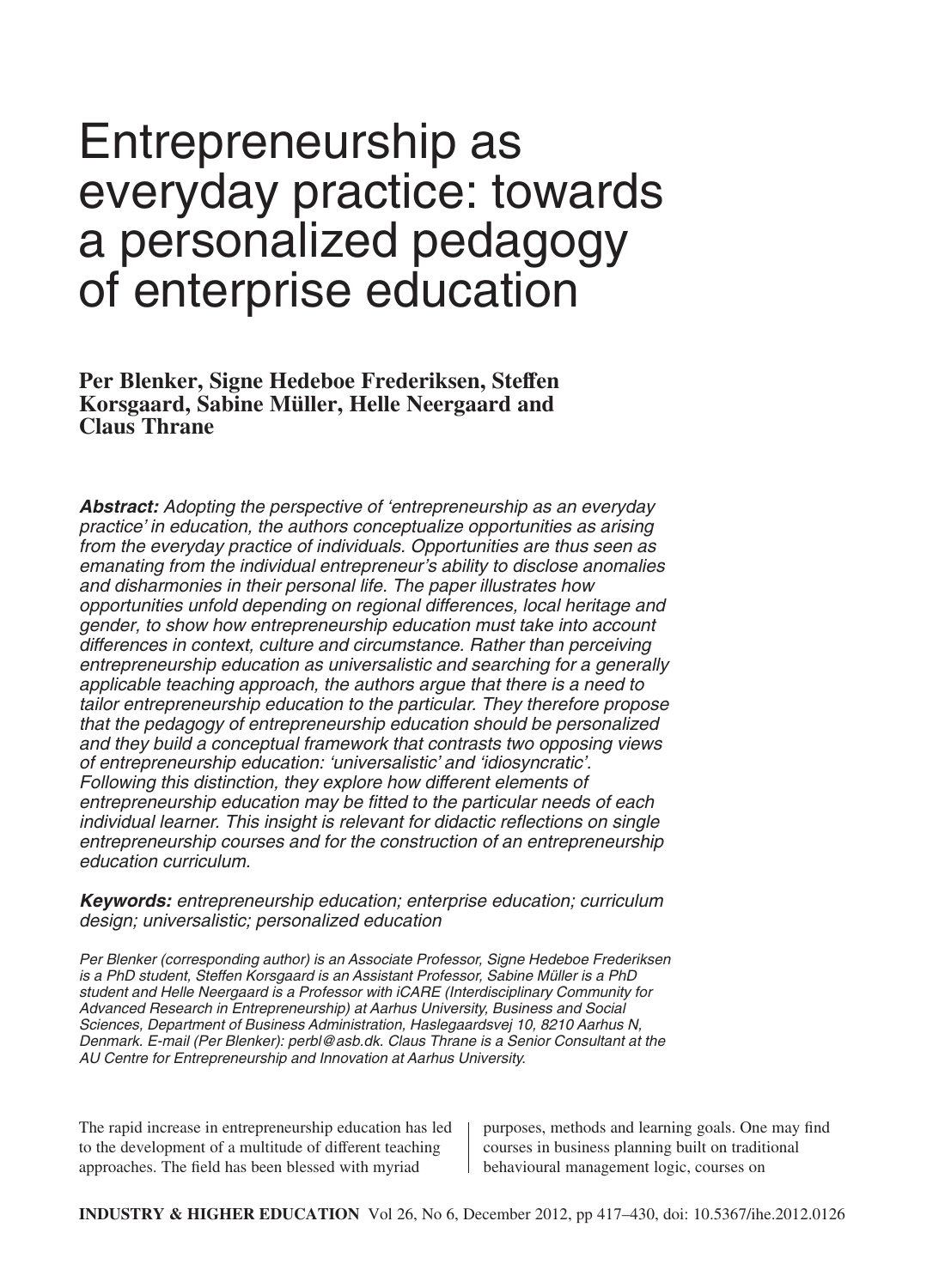#### *Towards a personalized pedagogy of enterprise education*

entrepreneurship theory where students are introduced to classic and contemporary entrepreneurship theory, process-oriented social cognition courses seeking to improve the students' self-efficacy, or a variety of apprenticeship-inspired courses based on pedagogies of situated learning.

Most of these educational activities tend to share the idea that entrepreneurship education can, by and large, be perceived as a 'one-size-fits-all' activity. There are disagreements about which definitions of entrepreneurship to adopt, which theoretical approaches to use – business planning, effectuation or others – and disagreement on which pedagogical processes to use. Nevertheless, whether one particular didactical approach or entrepreneurial pedagogy is appropriate for all learners is rarely discussed: it is tacitly assumed that this is the case.

In this paper we challenge that assumption. Entrepreneurship education is analysed through four different but related lenses regarding entrepreneurship: the general assumptions; definition; didactics; and pedagogy. This analytical approach is inspired by Morgan's (1980) conceptual framework (alternative realities, schools of thought and specific tools) and is used in this particular case for understanding the relationship between the nature of entrepreneurship, the purpose of entrepreneurship education and specific approaches to entrepreneurship education.

First, we examine the nature of entrepreneurship and the purpose of entrepreneurship education. We draw on the idea of broadening the conceptualization of entrepreneurship and hence developing a broader understanding of the purpose of enterprise education. Two approaches are introduced to illustrate the broadening discourse: one is entrepreneurship as an everyday practice (Spinosa *et al,* 1997), the other is the idea of educating for enterprising behaviour (Gibb, 2002).

Second, our definition of entrepreneurship starts from Shane and Venkataraman's (2000) understanding of entrepreneurship as an individual–opportunity nexus. However, we adjust their original definition to accommodate the perspective of entrepreneurship as everyday practice by arguing that opportunities do not exist independently of entrepreneurial individuals but, rather, that these are inextricably linked to individuals at all levels of analysis. Accordingly, we conceptualize opportunities as stemming from the everyday practice of individuals and as dependent on the individual entrepreneur's ability to disclose disharmonies and anomalies in their own everyday practices and convert these into opportunities through interaction with stakeholders (Sarasvathy, 2008; Spinosa *et al,* 1997).

Third and fourth, didactics and pedagogy require that the particular everyday practice of the potential entrepreneur sets the scene for the kind of opportunity that it is meaningful for an entrepreneur to create; and it focuses attention on the need for a personalized pedagogy of enterprise education. At the meta-level, we contrast two opposing paradigms (Morgan's alternative realities): entrepreneurship as a 'universalistic activity'; and entrepreneurship as an 'idiosyncratic activity' dependent on context, culture and circumstance. The former suggests that the same engines of growth will benefit all societies and that general models for entrepreneurship education are needed and can be fashioned. The latter suggests that entrepreneurial practice is idiosyncratic and grounded in subjective experiences related to differences such as cultural, location and gender backgrounds.

The remaining part of the paper is used to illustrate in more detail how such a personalized approach to enterprise education can be conducted.

## **Broadening understanding of entrepreneurship and entrepreneurship education**

In the following we introduce the main ideas and authors behind attempts to broaden both the understanding of entrepreneurship and the purpose of enterprise education. We introduce the perspective of (a) entrepreneurship as an everyday practice (Spinosa *et al,* 1997) and (b) educating for enterprising behaviour (Gibb, 2002). Further, we suggest a revision of the definition of entrepreneurship as the 'individual– opportunity nexus' as proposed by Shane and Venkataraman (2000). We adjust their definition to allow for the broadened conceptualization of entrepreneurship as an everyday practice and argue that opportunities are inextricably linked to the individual.

## *Broadening understanding of entrepreneurship*

Entrepreneurship was originally singled out as an economic phenomenon restricted to the economic function of innovation that leads to the formation of new markets and organizations (Schumpeter, 1943). This understanding of entrepreneurship as something restricted, heroic and particular can also be found in the school of thought that focused on personality traits (McClelland, 1961), where researchers have sought to differentiate entrepreneurs as distinct from nonentrepreneurs, such as managers or wage earners, on the basis of personality traits (Gartner, 1985).

Recently, researchers have begun to introduce understandings of entrepreneurship as a more pervasive and general activity. These can be labelled in different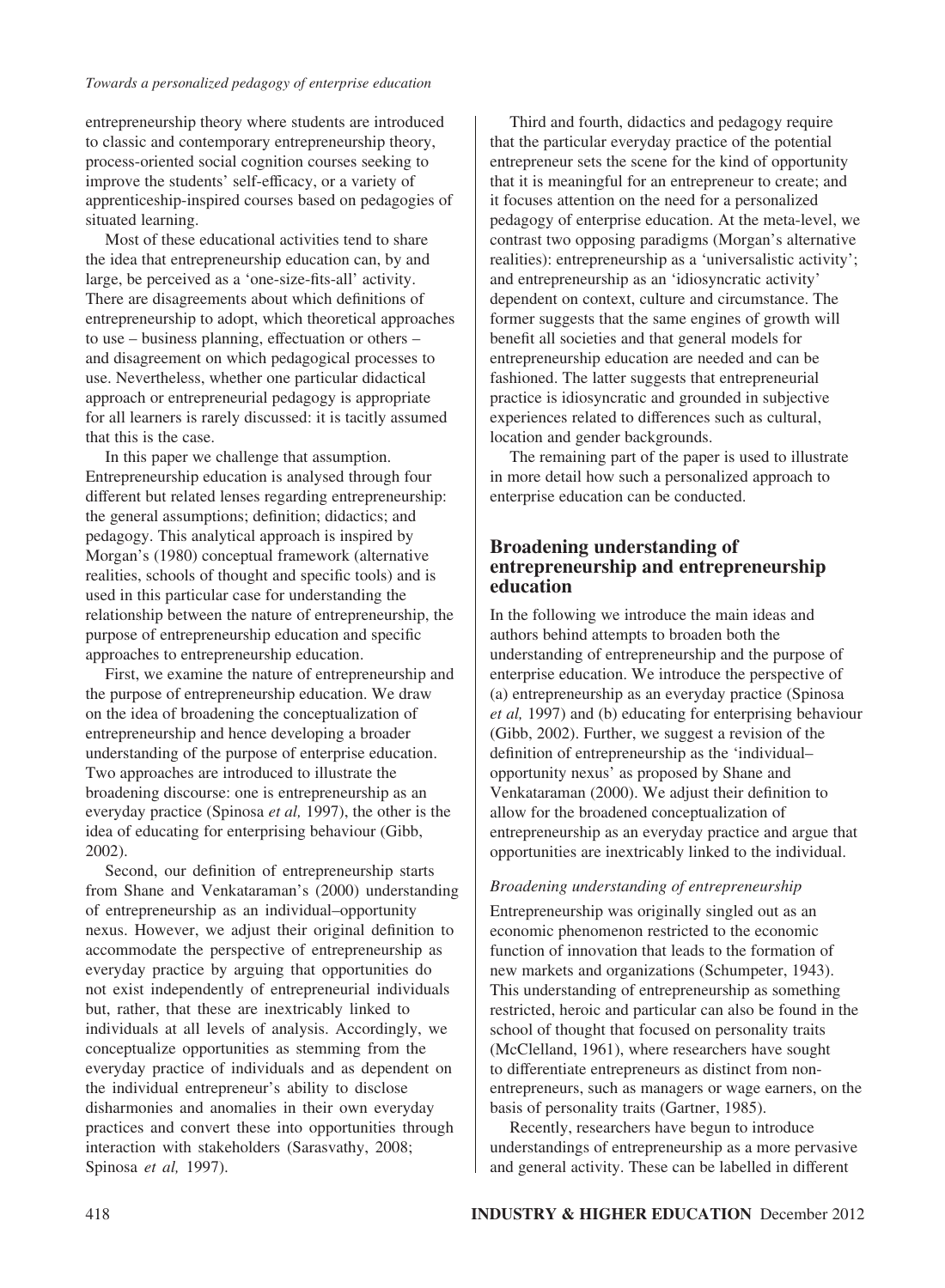ways – for example, mundane entrepreneurship (Rehn and Taalas, 2004); entrepreneurship as an everyday activity (Steyaert and Katz, 2004); or entrepreneurship as a method (Sarasvathy and Venkataraman, 2011): they all suggest that entrepreneurship can exist as more generally disengaged from a restricted business context. This is expressed most radically by Sarasvathy and Venkataraman (2011, pp 125) who claim '. . . there exists a distinct method of human problem-solving that we can categorize as entrepreneurial. The method can be evidenced empirically, is teachable to anyone who cares to learn it, and may be applied in practice to a wide variety of issues central to human well-being and social improvement'.

According to this view, entrepreneurship has the potential to unleash a valuable and creative potential that lies in every human being (Goss *et al*, 2011). Entrepreneurship is thus not merely for the chosen few who can identify business opportunities in the marketplace, produce a business plan, provide the necessary financial capital and build a new venture. Rather, it is argued that engaging in entrepreneurial processes is fruitful for solving a broad spectrum of social problems and for creating a better life in general, by empowering people and setting them free to pursue value creation for themselves and others.

## *Broadening understanding of entrepreneurship education*

A similar and related agenda can be found within the discourse on entrepreneurship education that establishes a distinction between 'entrepreneurship education' and 'enterprise education' (Garavan and O'Cinneide, 1994; Gorman *et al,* 1997). To some extent this distinction has been geographical. North American researchers have primarily used the term 'entrepreneurship education', while researchers in Great Britain and Europe have preferred terms such as enterprise education (Hannon, 2005; Rae, 2010), enterprising education (Anderson and Jack, 2008) or entrepreneurial learning (Cope, 2003; Rae, 2005). The distinction is important because it is more than simply a geographical or semantic difference. It involves fundamentally different perceptions of the classic didactical questions of target group, learning goals and curriculum content.

'The major objectives of enterprise education are to develop enterprising people and inculcate an attitude of self-reliance using appropriate learning processes. Entrepreneurship education and training programs are aimed directly at stimulating entrepreneurship which may be defined as independent small business ownership or the development of opportunityseeking managers within companies.' (Garavan and O'Cinneide, 1994 pp 4)

Differences thus exist between enterprise education, enterprising education or entrepreneurial learning, but the idea of broadening is a joint ambition.

Rae (2005, 2010) elaborates on how a broadened idea of learning takes place. Entrepreneurial learning is described as 'learning to recognise and act on opportunities, and interacting socially to initiate, organise and manage ventures' (Rae, 2005, p 324). To Rae, entrepreneurial learning has both a particular learning goal in the form of 'learning to behave' entrepreneurially and a particular pedagogy in the form of 'learning through entrepreneurial ways' (Rae, 2010, pp 594).

Jones and Iredale (2010) broaden the learning goals even further. They interpret enterprise education as an active 'learning enterprise education pedagogy'. This pedagogy holds the potential to create the personal competences needed to function as a citizen, consumer, employee or self-employed person; and involves the development of personal skills, behaviours and attributes for use in a variety of contexts, not only in business but also as an enterprising individual in the community, at home, in the workplace or as an entrepreneur. Hence, they stress that a pedagogy which produces enterprising skills, behaviours and attributes can be used throughout a person's life.

Gibb's (1993, 2002) concept of 'enterprising behaviour' has been one of the central inspirations for the arguments presented above. Enterprising behaviour refers to the formation of general innovative and enterprising qualities in the individual. To Gibb, 'enterprising behaviour' is a positive, flexible and proactive attitude to change which denotes a broader meaning of entrepreneurship, in that it does not need to include any commercial aspect, but involves initiative and an attitude attuned to enterprise and new ventures. Hence, enterprising behaviour can find expression in many different contexts. In order to encourage such behaviour through the educational system, it is essential for students to learn how to perform and internalize this behaviour. The challenge here lies in re-designing educational programmes aimed at teaching people how to tackle, create – and, perhaps, even to thrive on – entrepreneurial circumstances of uncertainty and complexity (Gibb, 2002).

In the remaining parts of the paper we shall use the concept of 'entrepreneurship education' as a general umbrella covering the wide variety of educational initiatives related to entrepreneurship. The concepts of 'enterprise education' and 'enterprising education' are regarded here as identical and are used more specifically to portray education initiatives that seek to train students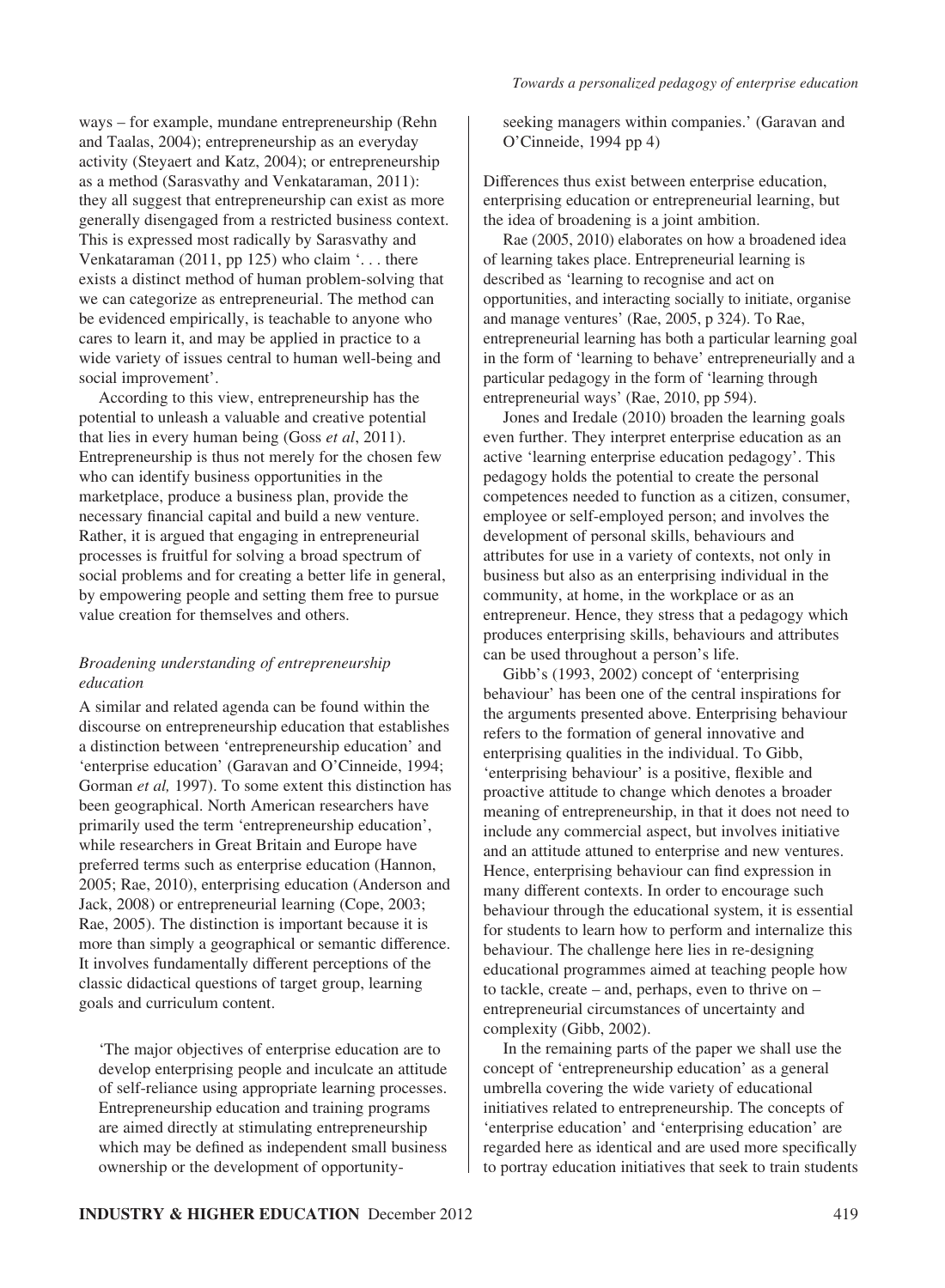#### *Towards a personalized pedagogy of enterprise education*

to develop enterprising behaviour that can be used in many different aspects of life. Furthermore, entrepreneurial learning is seen as the particular pedagogy that can be used in these training processes.

Accepting such a broad perspective on entrepreneurship education implies that everyone can learn enterprising behaviour. On the one hand, entrepreneurial competencies are useful in many different contexts but, more importantly, they may simply help people to create a better life for themselves. Entrepreneurship education, on the other hand, can train students for autonomy, where they perform the leading role in their enterprising way of life (Van Gelderen, 2010).

Nevertheless, these attempts to broaden the conceptualization of entrepreneurship and the purpose of entrepreneurship education may prove destructive to the academic discipline. If the concept is diluted by the suggestion that entrepreneurship is anything and everything, then the discipline loses its defining characteristics. As a result, we argue that attempts to broaden the context and scope of entrepreneurship and entrepreneurship education must necessarily be accompanied by precise definitions and choices of relevant theories and pedagogical methods. In the following we therefore turn to the definition of entrepreneurship in order to adjust it to the aims of the broadening project.

## *Reconsidering the individual–opportunity nexus*

From the above, it is clear that there is a need for a definition which is both sufficiently broad and widely accepted to incorporate the relevant elements of education and learning processes. For this purpose, inspiration is found in Shane and Venkataraman (2000). They suggest that '. . . entrepreneurship involves the nexus of two phenomena: the presence of lucrative opportunities and the presence of enterprising individuals' (Shane and Venkataraman, 2000, pp 218). This definition has been both heavily utilized and criticized. For example, it has generated the theoretical controversy on the 'discovery *versus* creation' view of entrepreneurial opportunities (for an overview see Korsgaard, 2011). Moreover, their definition has engendered a consensus around the idea of an individual–opportunity nexus as the defining aspect of entrepreneurship research. However, it has also produced fundamental disagreements concerning the particular contents of this nexus.

The definition may be read in several ways, depending on whether the focus is on the nouns ('opportunity', 'individual'), which results in quite a broad definition of entrepreneurship, or on the adjectives ([presence of] 'lucrative', [presence of] 'enterprising'), which latter focus represents a more

restrictive and particular definition. Shane and Venkataraman's (2000) definition thus contains a particular and confining ontology in the sense that they emphasize the presence of opportunities and of 'enterprising individuals'. The term 'presence of' indicates that opportunities already exist independently of the individual, waiting to be discovered. The term 'enterprising individual' indicates that some individuals are already, in advance, entrepreneurial. Accepting one part of the nexus – the broad definition of entrepreneurship as the nexus of the individual and the opportunity – does not however automatically lead to the acceptance of the restrictive elements (Blenker and Thrane, 2007).

In the following, we accept the broad definition, perceiving entrepreneurship as arising in and emerging from the interaction between individuals and their environment (Jones, 2006). In this perspective entrepreneurs and social systems co-evolve. However, using the individual–opportunity nexus as the basis for discussing entrepreneurship as 'an everyday practice' requires some fundamental ontological changes to the original ideas of Shane and Venkataraman. In particular, we refute the assumption that opportunities have objective existence. Instead, we place emphasis on a reflective and emergent ontology for both individuals and opportunities (Venkataraman *et al,* 2012); and thus we advocate the view expressed in more recent entrepreneurship research based on pragmatic, constructivist and structural ontologies, which perceive 'opportunity' as something that is created in an entrepreneurial process where individuals are intensely involved in changing their everyday practice. This broad notion of entrepreneurship underlines that the important aspect is neither the individual nor the opportunity, but rather the hybrid or the meeting itself. Furthermore, it provides for a richer understanding of the social dimensions of opportunity creation. Entrepreneurial individuals, in this view, depend on the input, commitment and collaboration of others in the development of opportunities (Fletcher, 2006; Korsgaard, 2011). Central concepts in the attempt to describe such processes where individuals create both opportunities and themselves as entrepreneurs, include: bricolage, co-construction, co-creation, effectuation, negotiation, improvisation and transformation (Venkataraman *et al,* 2012).

# **Performing entrepreneurship on the basis of everyday practice?**

The perspective of entrepreneurship as an everyday practice has been primarily accounted for as a broadening attempt. The concepts of mundane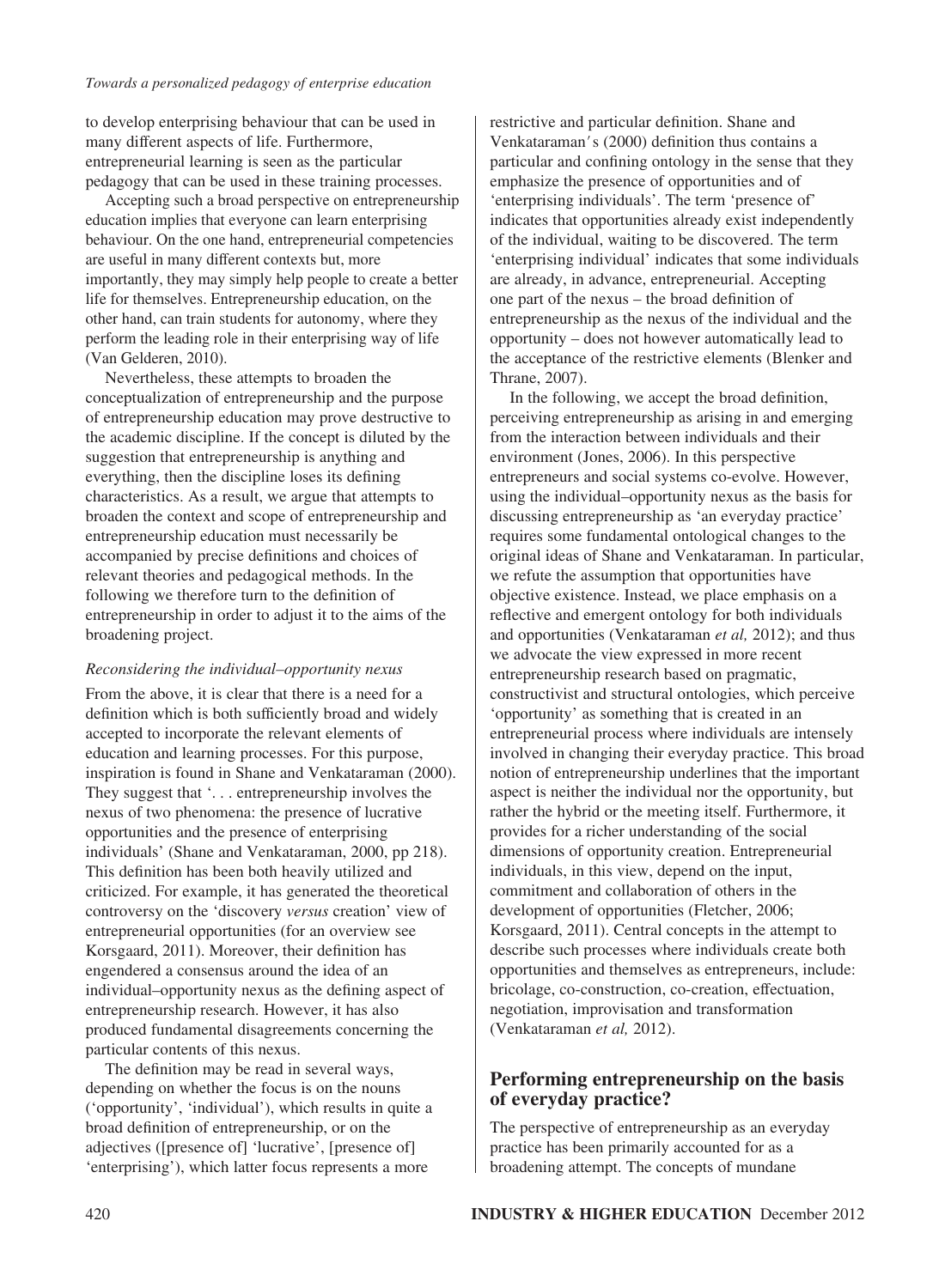entrepreneurship, entrepreneurship as an everyday activity, or entrepreneurship as a general method, were introduced to suggest that entrepreneurial behaviour can exist more generally. For this to serve as a useful guide in the construction of enterprise education initiatives, we need to know in more detail how the everyday practice of individuals may serve as a foundation for exploiting opportunities.

In the following we therefore examine first the disclosure of opportunities on the basis of general, individual everyday practice and then we illustrate this process with a selection of empirical cases which illustrate how these processes unfold.

## *Disclosing opportunities on the basis of individual everyday practice*

In their seminal work on the subject Spinosa *et al* (1997) introduce an understanding of entrepreneurship as an ontological skill of disclosing new ways of being. The everyday practices of individuals are central to this process. According to Spinosa *et al* (1997) the outset for entrepreneurship is how we deal with ourselves and our everyday practice. The key question becomes this: 'How, then, do we ourselves, other people and things appear in average, everyday human activity?' (Spinosa *et al,* 1997, p 17). Hence, they emphasize the importance of sensitivity toward one's own everyday practice in preference to detached theory and abstract knowledge that is not explicitly related to the everyday practice of the individual. Even dealing with disharmonies in everyday practice is portrayed as a skill of intensified practical involvement that, at least initially, cannot be converted into a detached intellectual problem in one's life. 'The best way to explore disharmonies, in other words, is not by detached deliberation but by involved experimentation' (Spinosa *et al,* 1997, p 24).

In this view, everyday practice is not only the target for the entrepreneurial process, in the sense that opportunities have the potential to change everyday practices for other people: it is also the means by which individuals disclose opportunities from the disharmonies they experience in their everyday practice. Therefore, showing sensitivity towards one's own everyday practice becomes a fundamental aspect of entrepreneurship education which, in many ways, contradicts the traditional academic objective of seeking detachment by extracting students from their everyday practice and their passion of the moment. As suggested by Spinosa *et al* (1997, p 17) '[We should] direct our thinking away from the mistake of starting . . . with our Cartesian preconceptions of what we and things are – and begin with how we, in fact, deal with ourselves and things in our everyday of coping'. Then, instead of

focusing on what *is* (for example in terms of teaching students about products, markets, industries and market gaps), we should direct our focus toward what can *become* because of who we are and what we do as a particular entrepreneurial way of being.

From an educational point of view, the everyday practice of each and every student is different. Students of the natural sciences share one particular everyday practice, which is different to those in the social sciences and to those from the liberal arts. They understand the world differently, learn differently and solve problems differently. This means that even if they are presented with exactly the same problem or disharmony, they will understand and solve it in different ways. However, even within each group, disharmonies present themselves differently, so each student, depending on their particular cache of experiences and capabilities, will conceptualize disharmonies in an individualized way on the basis of their everyday practice. We could presume further that students from urban backgrounds conceptualize differently to students from the rural backgrounds. Presented with exactly the same task, students will thus approach disharmonies in a variety of ways. As a result, neither resources nor opportunities are objectively given *ex ante* in the form of a gap in the market but are constructed as a procedural interplay between thought and action. Let us provide an example, as follows.

Two male engineering students lived in very small apartments with their girlfriends. Both girls became pregnant and gave birth at about the same time. Both families were confronted with the challenge that their bathrooms were too small to keep an ordinary baby bathtub. So, the two fathers started discussing how to solve this problem and come up with the foldable bath – the 'Flexibath'. Now, although this problem had been experienced by numerous young families in cramped apartments, no one had previously experienced this 'eureka moment' leading to a solution. The prototype saw the light of day about two years ago: the bath is now (2012) sold in 50 countries. The idea did not arise because the two young men identified a gap in the market but, rather, because they wanted to solve their own everyday disharmony.

We therefore argue that entrepreneurship is an 'idiosyncratic activity', dependent on context, culture and circumstance, and that these play a major role in how entrepreneurial ideas unfold. In the following, we illustrate the importance of everyday practice as a foundation for opportunity creation and entrepreneurial processes by introducing a number of empirical cases. These cases illustrate how opportunities unfold differently, depending on regional and local as well as gender differences, and could be used to inspire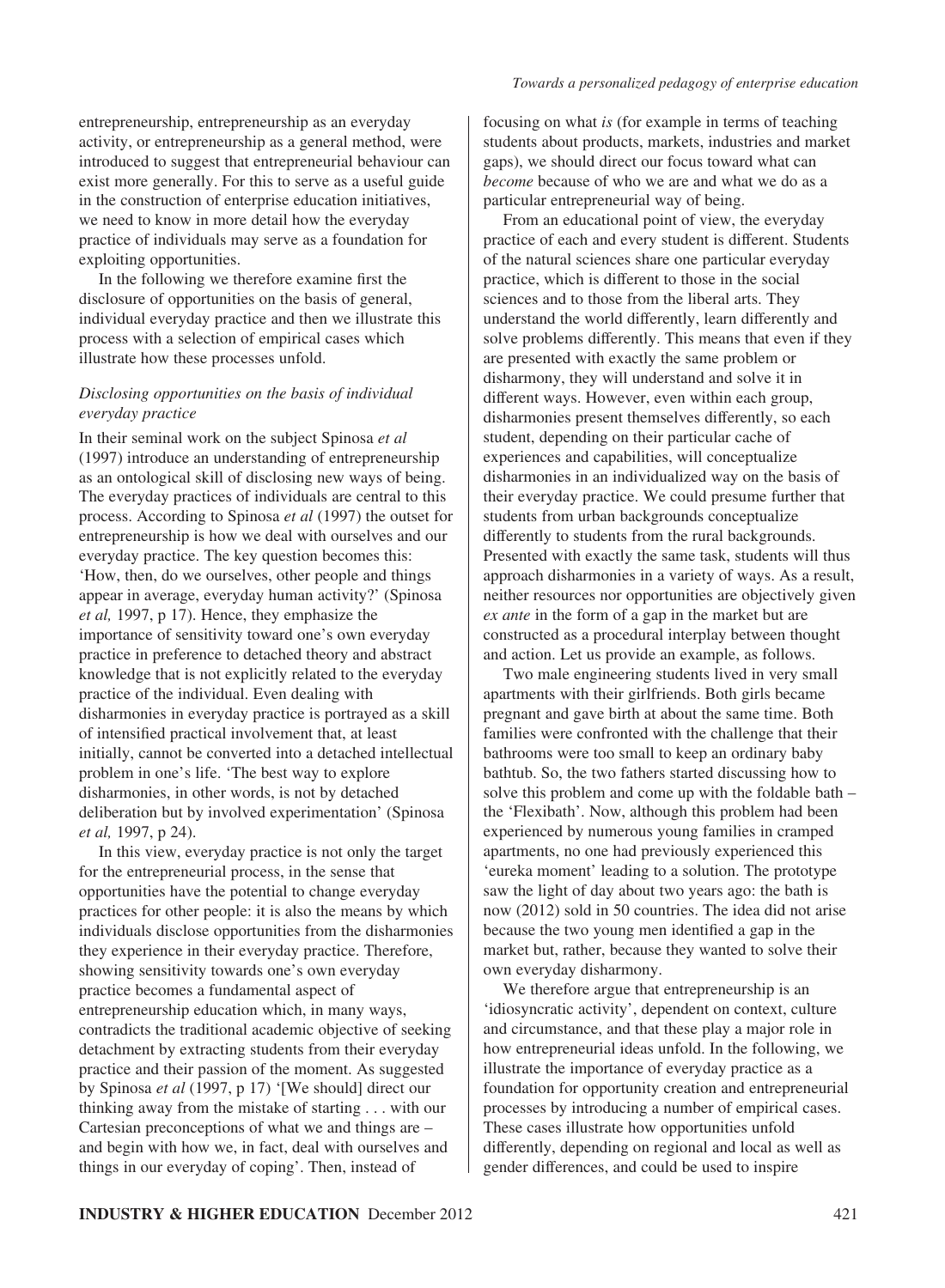enterprise education to take context, culture and circumstance into account.

## *Regional and local differences*

In the regional development literature, scholars generally agree that spatial conditions and the local social and economic milieu greatly influence entrepreneurial activities. The immediate environment, culture, history and relations with, for example, family, networks, and role models play an important role with regard to entrepreneurship (Julien, 2007). Hence, entrepreneurship depends to a significant extent on the socio-political, socio-material and socio-cultural context in which it is created (Aldrich and Ruef, 2006; Anderson, 2000). Different localities offer different types of entrepreneurial opportunities. Most research addressing the spatial dimensions of entrepreneurship focuses on the regional level (see, for example, Trettin and Welter, 2011; Hindle, 2010). These studies find that regions with high population density, such as cities and metropolitan areas, with easy access to stocks of human, social and financial capital, have more entrepreneurial activity than regions less well endowed with such resources. However, peripheral areas less well equipped with such forms of capital and infrastructures demonstrate rather unique forms of entrepreneurship. While metropolitan areas offer opportunities of many kinds (for example high-tech, arts and crafts, etc), entrepreneurial opportunities in rural regions are often connected to what the immediate environment and innate resources offer and are thus unique and specific to the everyday practice in the region. This suggests that students with different regional (and national) backgrounds will bring very diverse perceptions of the framework conditions for entrepreneurship into the classroom.

While regional characteristics are certainly important, there are also vital dynamics at the local level which have an impact on entrepreneurial activities. While the regional level is perhaps often understood in terms of structural and cultural terms, localities are best seen as 'places'. A place is defined as a localized complex of material and social relations: it is a meaningful location, where the meaning is constructed in continuing practices, which bring together material aspects such as the landscape, infrastructure or climate of the location, and social aspects such as community, local culture and heritage. In an attempt to address the role of place, we have conducted studies of entrepreneurial activities in rural island settings in Denmark (Korsgaard, 2010; Korsgaard *et al*, 2011; Neergaard *et al*, 2008). In these studies, we find that place can be of vital importance for the creation of opportunities.

In particular, we find that the material and historical elements of place can serve as resources from which entrepreneurs can create opportunities. In one example we found an opportunity being created from the history of salt production and the unique water conditions on the island of Læsø (Neergaard *et al*, 2008). Another example is that of a successful local brewery and restaurant built and reliant on the unique water quality and history of the island Fur (Korsgaard, 2010). A third example is 'Sort Safari', a tourism business in the rural Wadden Sea region in Denmark based on an opportunity provided by the natural resources of this particular region, which possesses a rich and diverse wildlife that includes large flocks of birds that fly, or rather 'dance', in hundreds of thousands in the evening sky. This phenomenon is called the 'Black Sun': the spectacle is highly seasonal and Sort Safari has seized and exploited the business opportunity, specific to the local area, and has created a thriving enterprise based upon the natural resource. Today, the company organizes a wide selection of guided tours in the area throughout the year. Finally, there is 'Ribe Vikingecenter' which displays authentic reconstructions of buildings from the Viking Age of Ribe, Denmark's oldest city. The area is one of the world's most important archaeological sites for the documentation of trade, craftsmanship and farming in the Viking Age. Today, the centre employs 25 local people and 400 volunteers, attracts around 250,000 tourists every year to the area and runs a local production school aimed at activating local unemployed young people. Ribe Vikingecenter is an example of a successful entrepreneurial initiative evolving from an opportunity itself arising from the specific history and heritage of a region.

From an educational perspective this directs attention to the localized resources, knowledge and meaning that students from different localities draw on when making sense of entrepreneurship and which they may draw on further when formulating ideas and opportunities for entrepreneurial action. Indeed, individuals and opportunities are locally embedded and the diversity of localities represented by the students in the classroom may in itself become a resource.

## *Gender differences*

Research on women entrepreneurs has painted a picture of them being disadvantaged compared to their male counterparts with regard to entrepreneurship. Women are often portrayed as lacking in social, cultural, human and financial capital. Their businesses tend to be smaller and to grow less quickly than male-owned firms; and women's business networks are also normally smaller than those of men (Aldrich *et al,* 1989). To these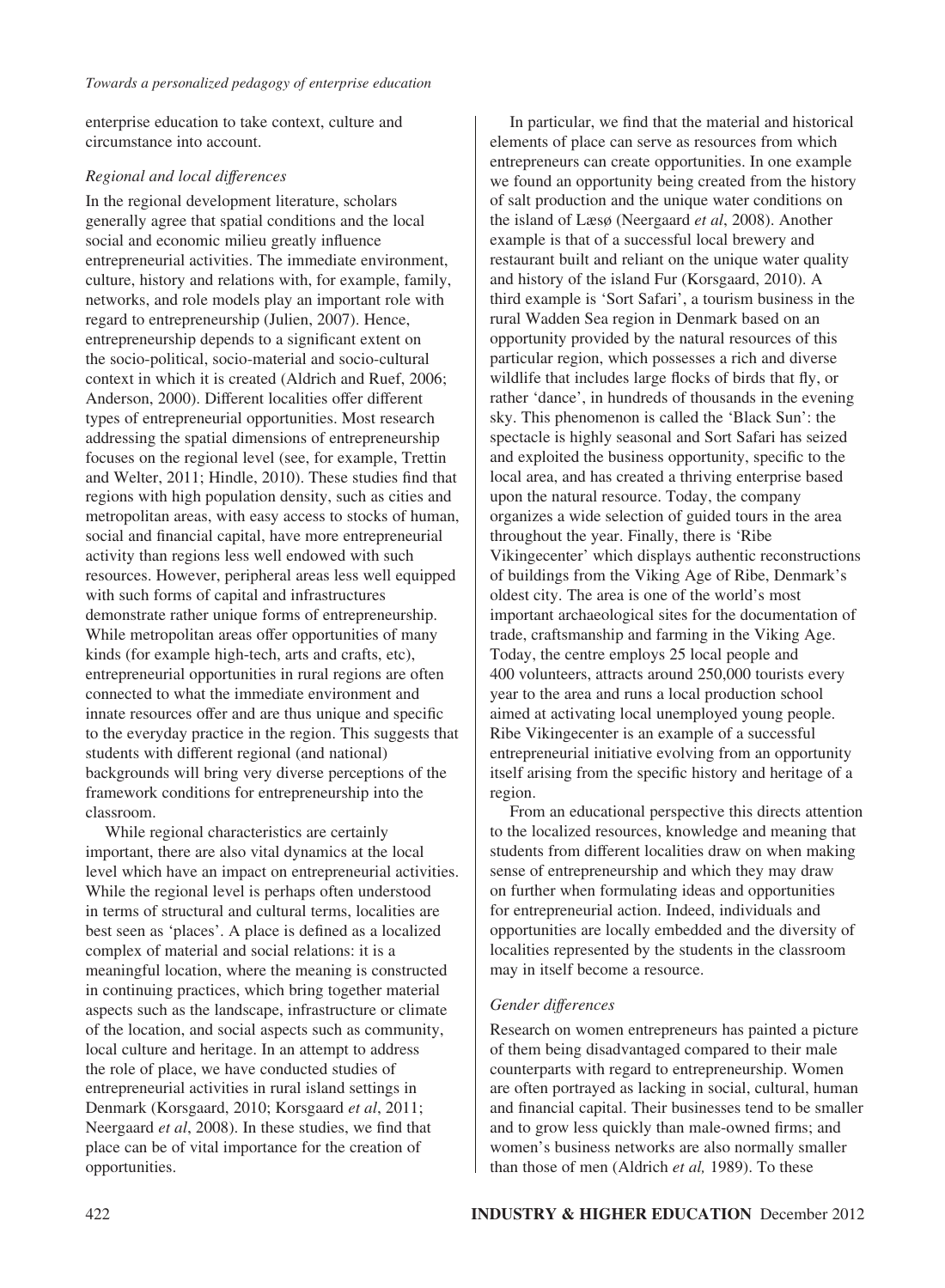considerations must be added the fact that women are still likely to take primary responsibility for childcare and household duties, which are also considered to prevent women from accumulating and deploying the resources needed for exploiting opportunities (Brush, 1992). Other scholars point to gender as a result of socialization processes which make women and men develop fundamentally different views of the world. This has an impact on opportunity creation, since these unique stocks of human capital, which men and women develop, lead to somewhat different entrepreneurial processes (DeTienne and Chandler, 2007).

Moreover, studies in gender and entrepreneurship bring attention to the fact that entrepreneurship is in itself a gendered concept (Ahl, 2006; Bird and Brush, 2002) and that women perceive and approach business ownership in ways different to those of men. Bird and Brush (2002) argue that the traditional way of viewing venture creation as a step-by-step process, with opportunity recognition as the first step, is in keeping with this masculine norm and is not the everyday practice of women. This means that women tend to identify and exploit opportunities that originate not from observing gaps in the market but which are based more on effectuation principles that build on their everyday practice. Indeed, it seems that women tend to follow the same effectuation principles as those which, Sarasvathy (2008) claims, characterize 'expert entrepreneurs' and they tend to unfold ideas that have intrinsic links to disharmonies and anomalies in their everyday practice.

One example is the Rübner case. Bente Rübner was a trained weaver, but had worked in the county (local government) offices for most of her career. In 1990, Bente and her husband had to change the slate roof of their house. Bente thought the tiles were beautiful in colour and texture: each tile was different, both by nature and because it was worn from exposure to all kinds of weather. So, rather than being discarded, the slate tiles were stored at the bottom of Bente's garden. Then, in 2002, the Danish government initiated mergers between counties with the result that many jobs became obsolete; and Bente's job was one of these. She was told that her job was to be made redundant and that she could either accept a different job with the council or leave employment altogether. That evening she wandered to the bottom of her garden. She picked up a slate tile; ran her hand over the top. Then she picked up another – and put the two next to each other, on the grass. Using her artist's sense of texture, colour and pattern, she fitted two more next to them, and then another two, and thought: 'I could make tables'. With this in her mind, she went back to the house and rang the local blacksmith to enquire if he could make a table frame. They made an appointment and, based on

#### *Towards a personalized pedagogy of enterprise education*

Bente's ideas and his knowledge of what would work, they developed a frame. Bente then cut the slate to fit the frame and her prototype was born. The next step was to sell the product. Bente had never sold anything in her life and she did not want to make a fool of herself in her hometown: what if the local furniture store just laughed at her idea? So she got in her car and drove to a town as far across the country as she could. Here she entered the first furniture store she could find, showed them the prototype and asked if they would be interested in selling her tables. The answer was 'yes'. Thus encouraged, she went into all the furniture stores that she drove by on her way home. In each and every one she made a sale. By the time she got home, her order book was more than full and her business was born. She realized that what had sold the tables was the story: the story about the roof and its origin and that although each table was of the same basic design, each was different because the tiles had been weathered differently. She quickly used up the whole stack of tiles from her own roof and needed to look for another source of the raw material. However, rather than buy new slate tiles from a quarry, she started to buy up old slate roofs. She made sure that with each roof she obtained the story of the house it came from and a small booklet, with a 'certificate of origin' and the story of the roof from which the slate had been sourced, was attached to each table. Thus, the table and its origins readily become the topic of conversation at the (dinner) table. Bente's business is now international both in sourcing and in export sales; and she has also started using other natural materials in addition to slate.

Another example is 'MyDummy'. Pia Callesen came up with the idea when her young son started nursery school. More often than not, when Pia came to pick him up, she found that not only had his dummy disappeared, but another child's dummy was in his mouth. She was very unhappy with this unnecessary spreading of germs, as well as the constant and costly replacement of dummies. As a result, the MyDummy business was launched. It sells personalized dummies on which the child's name is permanently engraved so the lettering can withstand both boiling and sterilizing. As such, which dummy belongs to which child is easy to identify for day care employees. Using knowledge gained from her education in marketing and PR, Pia started the business in 2005 as an Internet-based enterprise: she currently sells between 50,000 and 80,000 personalised dummies each month, in 12 different countries.

Our final example is SanseMotorik, established by Vibeke who trained as a nurse and worked in a maternity ward. Later she became a health visitor, with responsibility for post-natal care in the home. During this work she discovered that many of the children she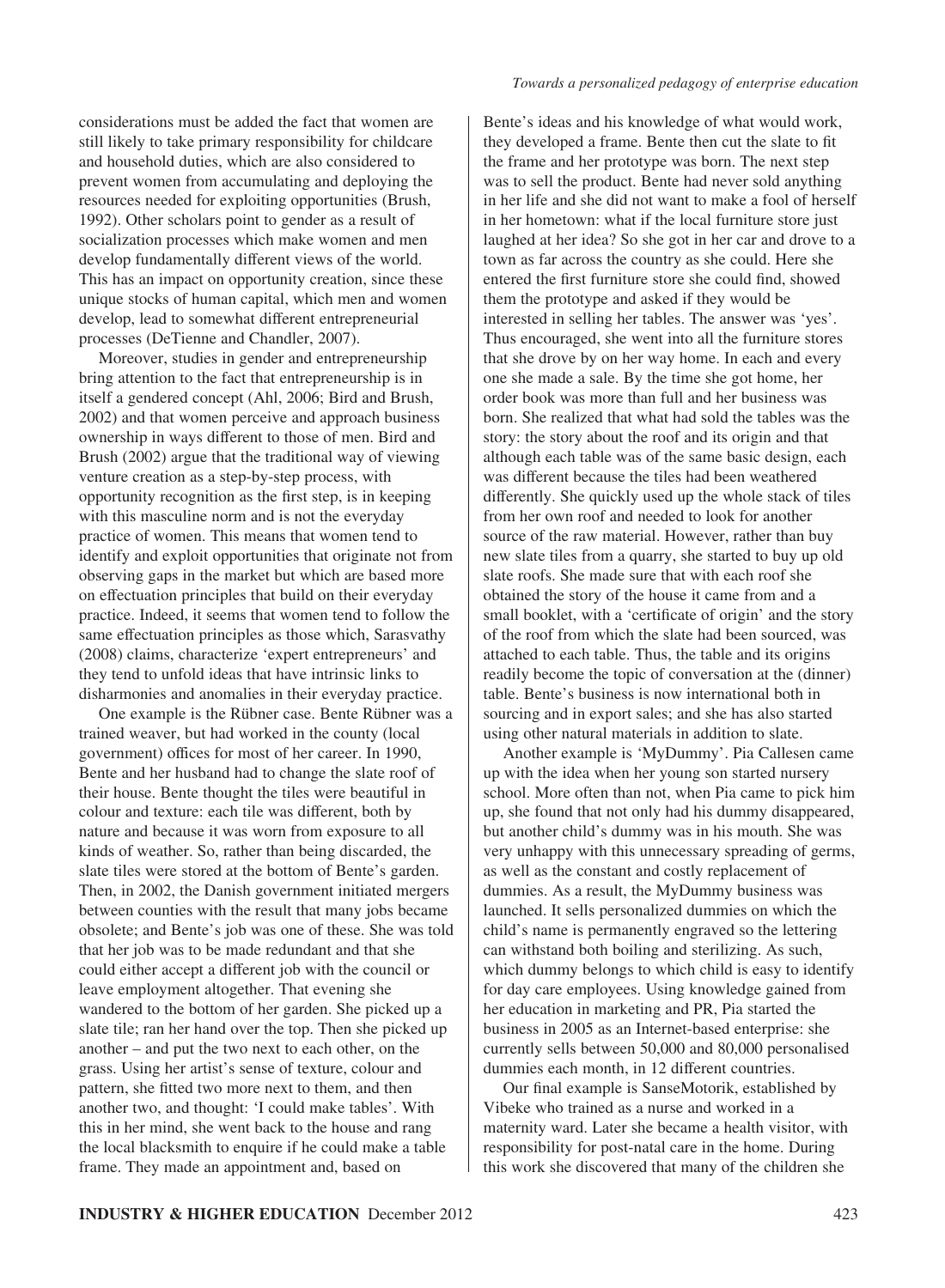#### *Towards a personalized pedagogy of enterprise education*

visited had motor control difficulties. Vibeke decided that she wanted to do more: she wanted to help these children and, in 2009, she started her business, SanseMotorik. She now offers training for parents whose children have motor control problems and has produced a full programme that covers all the various problems encountered. She also sells courses to day carers and other groups with similar needs and she has developed her portfolio of exercises into a franchising package.

From an educational perspective, the implication is that ideas which arise from a personal disharmony, are widespread; not only  $-$  but perhaps particularly so  $-$  in women. Many of these ideas use existing competences, sometimes some that have lain dormant for years, or possibly are hobby related, to effectuate the idea into a fully-fledged business. However, this does not mean that these ideas do not have growth potential, as the examples illustrate. Equally, the examples also stress the need for courses that can enhance students' awareness of the importance of anchoring business ideas in themselves and provide them with knowledge about relevant business models and potential alternative growth paths.

From the cases above, it is clear that context-specific aspects, such as differences in region, locality, and gender, have a strong effect on the genesis of entrepreneurial opportunities, the entrepreneurial process itself and how each individual performs entrepreneurially. This has consequences for the way we approach entrepreneurial education: enterprise education should be sensitive to the everyday practice of students and accept that there are different ways of unfolding enterprising behaviour for each student. This is more clearly formulated by Jones and Matlay (2011, p 698) who emphasize that '. . . a community contains enormous diversity and our students are a clear reflection of such diversity. The important issue for us as entrepreneurship educators is that we understand the nature of heterogeneity that constantly surrounds our students' lives and appreciate the role it plays in their education'.

It can thus be argued that in order to learn entrepreneurship, students should ideally engage with what McMullen and Shepherd (2006) refer to as 'first person opportunities'; that is, opportunities that are interesting, relevant and feasible for the student. This is in contrast to traditional, case-oriented teaching based on third person opportunities; that is, opportunities students can see are relevant for others, but which are neither relevant nor feasible for them. While students can certainly learn from working with third person opportunities, for example through collaboration with real life entrepreneurial companies, this will remain a



**Figure 1.** Juxtaposition of universalistic and idiosyncratic approaches to entrepreneurship education.

partially detached learning experience, essentially training the student for consultancy work for and with others rather than entrepreneurship for themselves. 'True' attachment relies on working with first person opportunities derived from the idiosyncratic everyday practices of the students and feasible on the basis of the resources available to the student (*cf* Haynie *et al,* 2009).

# **Entrepreneurship education on the basis of everyday practice**

To design enterprise education which is able to accommodate the heterogeneity of students is a difficult task that contradicts fundamentally the way we usually teach in higher educational institutions. Figure 1 shows how our idea of a personalized or idiosyncratic approach to enterprise education, based on the everyday practice of the students, contrasts with the traditional ideals of universalistic university education.

This alternative perspective, the personalized or idiosyncratic approach to entrepreneurship education, contributes a new approach to entrepreneurship education; but we appreciate that it bears strong similarities with, for example, opportunity centred learning (Rae, 2007), effectuation based learning (Read *et al,* 2011) and an increasing number of learning activities in higher education institutions which incorporate a practical dimension based on students' resources and abilities, such as university based student incubators.

The universalistic approach to teaching entrepreneurship is based on the classic ideals of the university in at least two fundamental ways. First, the universalistic approach builds on what Spinosa *et al* (1997) refer to as a Cartesian logic, where knowledge production and learning takes place through the use of universally accepted scientific research methods, which ensures that the researcher, as well as the learner, has a non-biased, detached and disengaged relationship to the subject matter. The search for and use of objective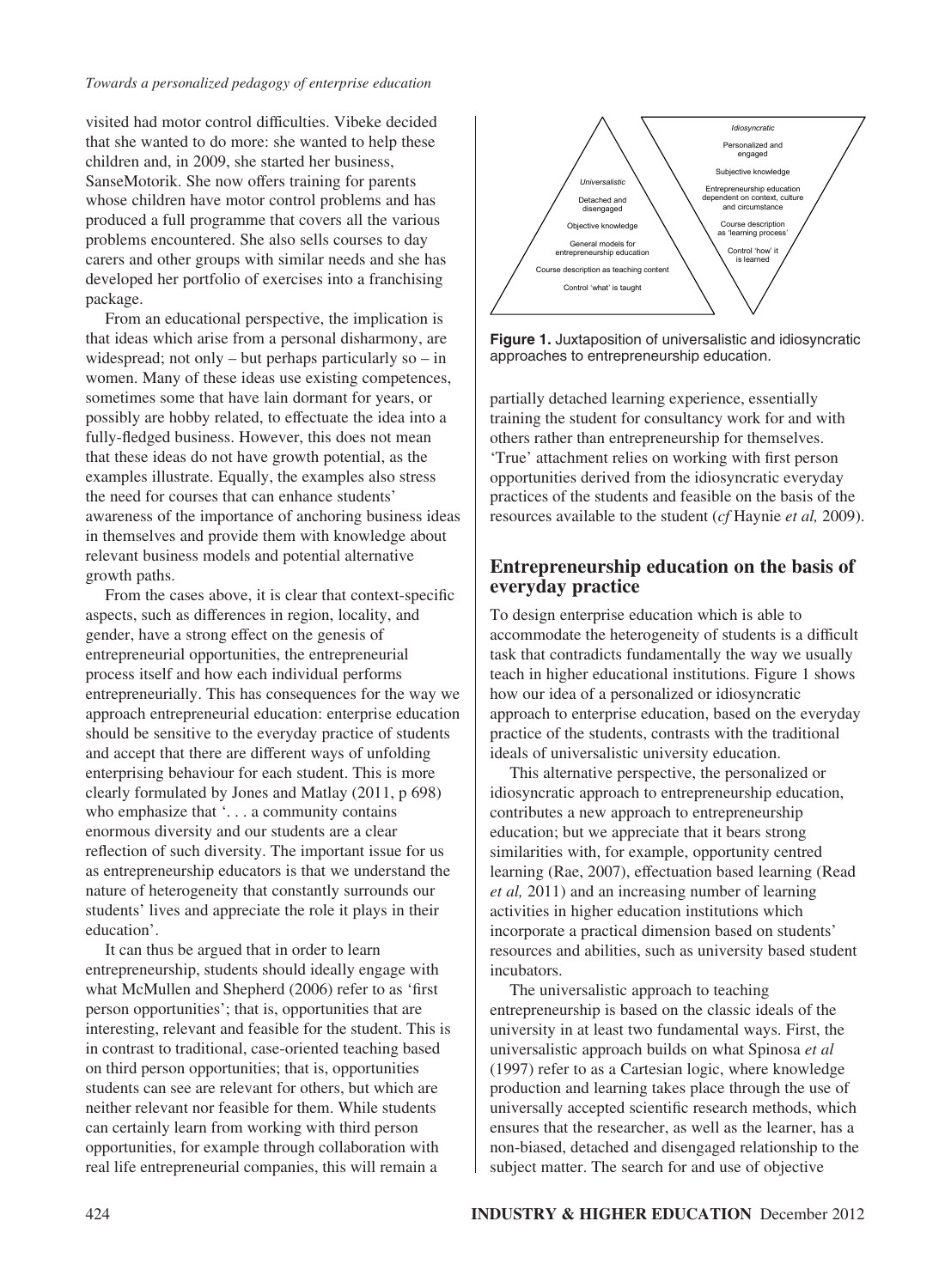knowledge and analytical problem-solving by means of well-established scientific methods lies at the centre of teaching in the universalistic model. In this perspective the ideal for entrepreneurship education is to develop general models or theories for entrepreneurship education. In fact, the goal is not simply to teach theories, but to teach students 'the theory' of entrepreneurship, encompassing a toolbox with detailed causal descriptions of mechanisms relevant to all, or most, students of entrepreneurship.

Second, the universalistic model is supported by what Gibb (2002) refers to as the bureaucratic and corporate cultures or values of universities that maintain an institutional logic of control and accountability and which favours programmed knowledge, in terms of prescribed and measurable outcomes (Rae, 2010). Hence the universalistic approach describes courses and programmes mainly in terms of teaching content being the causal detached description of the world, where the teacher primarily controls 'what' is taught in terms of content. How the student learns is not an issue in the universalistic approach. Whether the student learns by reading and attending class, or by sleeping with the book under their pillow, is of no interest if the student can successfully show knowledge of the content in the exams. Attention is therefore mainly focused on the knowledge content, and the structure of that knowledge, and not on the details of 'how' the course might be taught, which relates to the personal development of the student (Gibb, 2002).

Several scholars in enterprise education research have addressed some of the fundamental problems encountered with the sole focus on content within a Cartesian logic and have called for an alternative. For example, Löbler argues that,

'. . . traditional management education focuses very much on a content driven education and on understanding existing ''roadmaps''. This has already been addressed and changed in entrepreneurship education. To create and invent new ''roadmaps'' for unknown territories, entrepreneurship education should take into account more and more a process driven pedagogy with an open learning process.' (Löbler, 2006, p 20)

Jones and Matlay (2011, p 701) further stipulate that 'What makes entrepreneurship education effective . . . has less to do with transferable teaching techniques or standardised curricula and more to do with the unique set of dialogic relations.'

Using the idiosyncratic approach we seek to answer these calls for an alternative, based on our understanding of entrepreneurship as an everyday

practice. As such, we argue that entrepreneurship education should rely upon and exploit the particular context, cultural heritage and circumstances of each individual student. Only students themselves possess the relevant knowledge of their individual opportunities. Knowledge is thus subjective and can only be created in a personalized and engaged way. Consequently, the teacher alone cannot decide what is relevant knowledge, but has to listen to the needs of each student and facilitate the learning process. Course descriptions must thus primarily depict the learning process. The challenge for this approach, as Löbler (2006, p 22) perceives it, is that '. . . if the student and not the teacher governs the learning process, what learning goals should be set by whom?'. In other words, what students should learn cannot be determined in advance by the teacher. It must depend on the students' idiosyncrasies. The task of the teacher thus changes into a facilitating role, addressing issues of the process rather than the content of learning. Whatever universalistic elements we should seek to derive will thus revolve around process issues: how can we plan and facilitate a good learning process for the students that allows the students to exploit their everyday practices and idiosyncrasies, to learn entrepreneurship?

A more critical and basic challenge, specifically relating to the implementation and diffusion of the idiosyncratic approach, is how educators should deal with the Cartesian practice as well as the bureaucratic and corporate culture, as described above. For example, entrepreneurship educators need to deal with the apparent allegation of lack of academic rigour in Cartesian terms, in particular through recognition of the impact of emotions (Gibb, 2002) as well as the impact of students' everyday practice (Spinosa *et al,* 1997) and general competences in terms of 'what you know', 'who you are', and 'who you know' (Sarasvathy, 2001). One way of dealing with this is to draw parallels between the scientific method and entrepreneurship as method, as suggested by Sarasvathy and Venkataraman (2011). The normative implication of accepting such an argument is not only to teach entrepreneurship to everyone, but also to accept the impact of subjective and personal elements, such as students' everyday practice, as an integrated part of the 'scientific' method providing the necessary academic rigour and evidence to an idiosyncratic approach to entrepreneurship.

Moreover, as suggested by Rae (2010), we need to change the balance of power between learners, institutions and educators, to facilitate what he refers to as a personalized learning experience with liberating and emancipatory effects for the learner. At a practical level this includes new forms of assessment which encourage these personalized learning processes at the expense of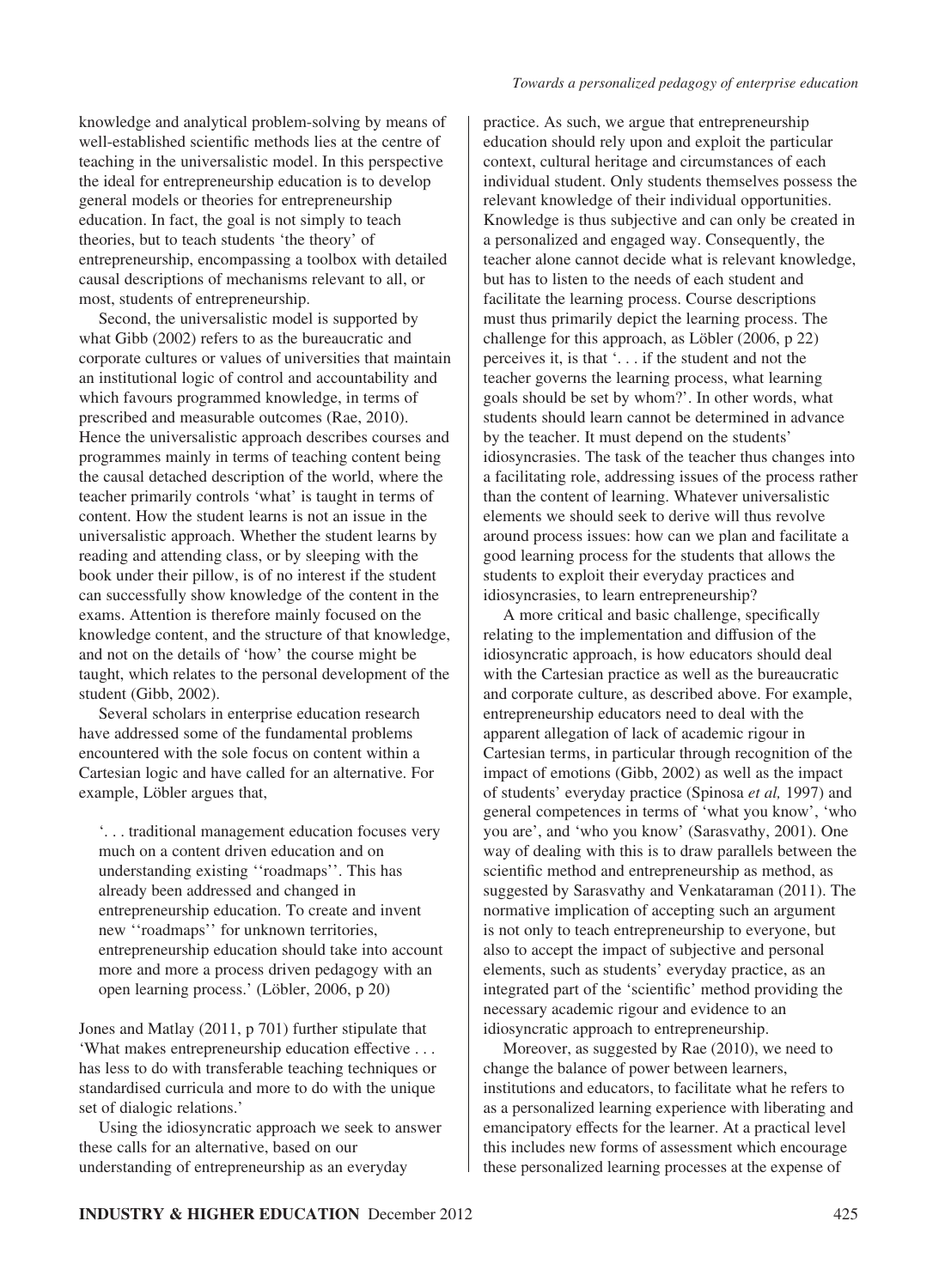|                                                                                            | <b>Description</b>                                                                                                                                                                                                                       | <b>Pedagogical form</b>                                                      | <b>Perspective</b>            |  |
|--------------------------------------------------------------------------------------------|------------------------------------------------------------------------------------------------------------------------------------------------------------------------------------------------------------------------------------------|------------------------------------------------------------------------------|-------------------------------|--|
| 1. Generalized<br>entrepreneurship<br>education                                            | Courses on the history of<br>entrepreneurship theory, contemporary<br>theories of entrepreneurship, general<br>introductions to business planning                                                                                        | Lectures, case<br>stories, textbooks<br>and readings                         | No person's<br>perspective    |  |
| 2. Enterprise<br>education as<br>situated.<br>experiential or<br>problem-based<br>learning | Education initiatives confronting the<br>learner with a specific problem and<br>inviting him or her to solve real problems<br>by using existing knowledge, searching<br>for new knowledge and reflecting on the<br>adequacy of knowledge | Real-world problem<br>solving and<br>reflection                              | A third-person<br>perspective |  |
| 3. Enterprise<br>education as an<br>everyday practice                                      | Initiatives that utilize the heterogeneity of<br>the learner's everyday practice to reveal<br>his or her individual-opportunity nexus                                                                                                    | Learner's own<br>problems and<br>disharmonies in her<br>or his everyday life | A first-person<br>perspective |  |

|  |  |  | Table 1. Comparing three forms for entrepreneurship education. |  |
|--|--|--|----------------------------------------------------------------|--|
|--|--|--|----------------------------------------------------------------|--|

the traditional examination system and its main focus on learning content. However, this is still contrary to the bureaucratic and corporate culture of most universities. One clear solution to this problem is that we still need to bring issues of politics and governance into the entrepreneurship curriculum debate, as suggested by Gibb (2002), which echoes his call for a radical Schumpeterian shift in entrepreneurship education. Whilst waiting for Godot, the only apparent alternative is to specify the learning goals not in terms of prescribed and measurable outcomes, since they are *de facto* personal in the idiosyncratic approach, but in terms of the learning processes; that is, 'how' it is learned, which is actually the only universalistic element in the idiosyncratic approach. $<sup>1</sup>$ </sup>

# **Translating ideas into the classroom**

Thus far enterprise education has been portrayed at a rather abstract level. An abstract idea, a philosophy or a general approach to entrepreneurial teaching and learning has been introduced. The real challenge is to translate this general idea into the particular demands of the classroom and translate ideals into a specific pedagogical practice. This challenge has recently been described by Jones and Iredale (2010, pp 14) who argue that,

'. . . [as] a generalised philosophy its actual practice is loose, decentralised, non-prescriptive and fluid. Enterprise education practice within the same educational phase is inevitably open to change in part to meet the specific needs of different classroom practitioners, and learner requirements as well as to meet whole school, college or university expectations.'

In order to ensure that the recommendations presented above become more than just the claim of an ideal, two things need to be proven:

- (1) that this approach differ significantly from other approaches; and
- (2) that it is possible to design enterprise education based on an everyday practice perspective.

## *How the everyday practice approach differs*

Before demonstrating how an everyday practice approach differs from other approaches to enterprise education, we will summarize the insights produced so far.

First, students need to understand opportunities as individualized and context specific, in the sense that their particular opportunities can only be created on the basis of their individual and idiosyncratic background, where region, culture, locality, territory, gender or heritage are but some of the elements that constitutes this background.

Second, in order to use their individual and idiosyncratic backgrounds students need to become aware of problems or disharmonies in their immediate, personal context that need to be dealt with and to be able to evaluate whether these may serve as a foundation for solving more general anomalies in society (Spinosa *et al,* 1997).

Third, students should be made aware of the historical, cultural, natural or regional resources that abound around them. What are the context-specific resources at hand and what can the students as entrepreneurial individuals do with them (Baker and Nelson, 2005; Sarasvathy and Venkataraman, 2011)?

In Table 1 these characteristics are compared with the two other approaches to entrepreneurship education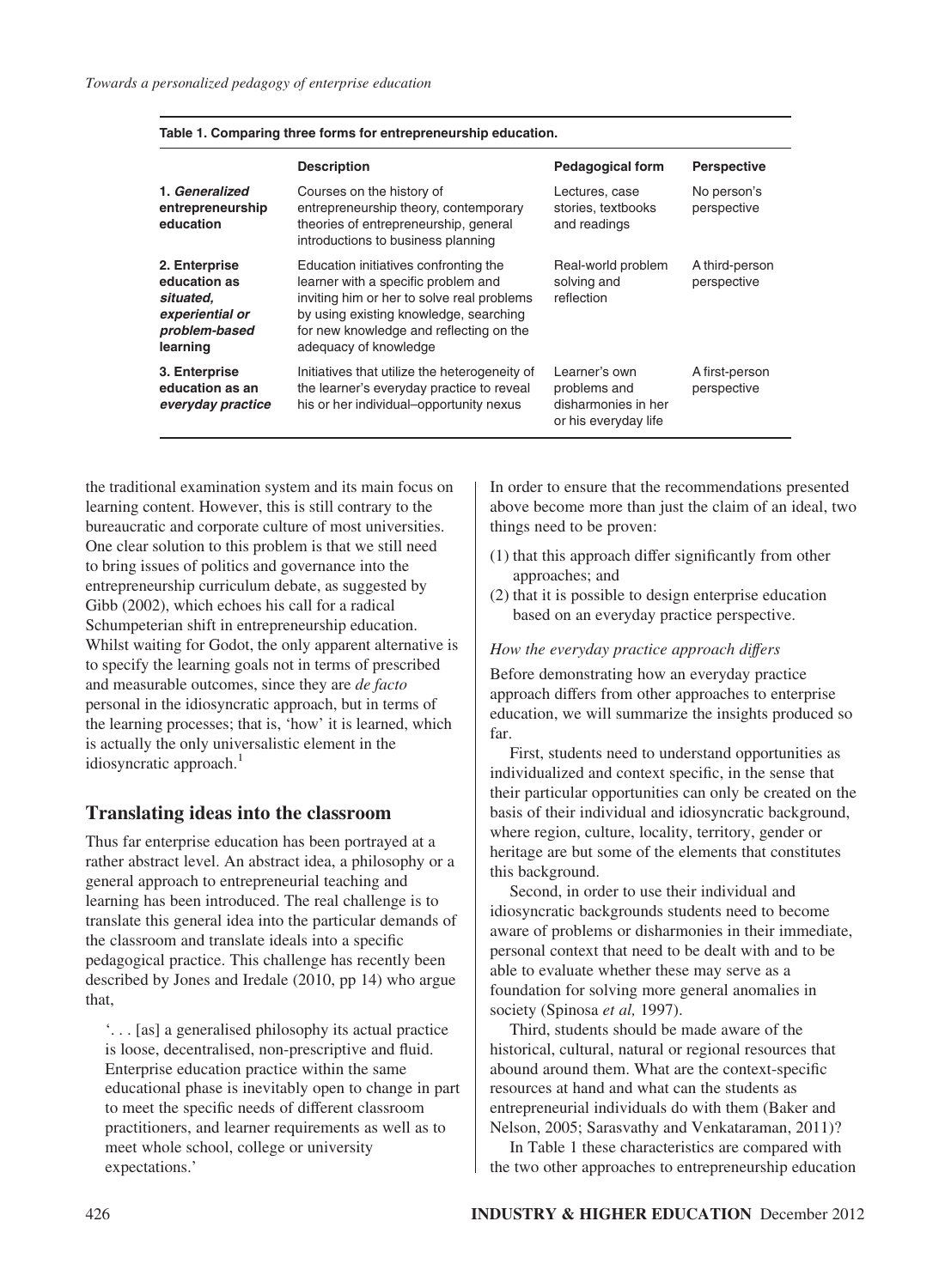mentioned in the introduction. We place traditional university teaching at the foot of the table. In recent entrepreneurship education research this traditional teaching has often been criticized for being solely an approach that is 'about' entrepreneurship and for being unable to train students 'for' entrepreneurship (Hannon, 2005; Blenker *et al,* 2011). The content of the two bottom rows of Table 1 are often confused in discussions on enterprise education. By separating them clearly, we are able to distinguish between educational initiatives that invite learners to solve other people's problems by situating them, the learners, within a particular problem situation. This learning context is often fruitful because it will provide for experiential learning (Kolb, 1984); but it should not be confused or equated with our suggestion of enterprise education as an everyday practice.

The everyday practice perspective differs because it deliberately uses problems and disharmonies in the student's own everyday practice as the outset for learning. These problems and disharmonies are often linked closely to the way the student interacts with the world which, in turn, is inextricably related to experiences of existential growth. The power of this approach to enterprise education is thus twofold. First, by being anchored in the students themselves it can harness a high level of energy within the individual, since something perceived as relevant to one's self is more likely to resonate and help transform the person concerned from student to aspiring entrepreneur. Second, by building on context-specific resources that are actually accessible to the student, the barriers, and hence the potential fear of taking the next step, are reduced. The everyday practice approach builds on the paradigm of existential learning which holds that vital learning experiences are those that alter and reshape existing perceptual cognitive patterns and bring about transformation (Frick, 1987). Indeed, according to Frick (*ibid*, pp 411–412) such transformations come from a creative process within the person and help release the highest potential for learning. In everyday practice education we seek to sensitize students towards entrepreneurship in such a way that they internalize entrepreneurial behaviour.

## *Can enterprise education be based on an everyday practice ideal?*

During the last five years the authors contributing to this article have been involved in the design and implementation of various enterprise education courses that are based on the everyday practice perspective. One of these is a Master's courses designed for postgraduate

arts students. These students each arrive with different educational backgrounds in the form of a Bachelor's degree in either arts or social science.

The course is process based, in the sense that five assignments drive the process (Bager *et al,* 2010). The assignments focus on the relationship between, on the one hand, the students as individuals and groups with an everyday practice and, on the other hand, the disharmonies and opportunities they face in their everyday practice. In Figure 2 we have set out the progression of the process over time along the dimensions of the individual–opportunity nexus.

Figure 2 shows how the course is built on two premises. First, it builds on the individual–opportunity nexus; and, second, it seeks to relate and build every assignment on the everyday practice of the learners. The students begin with themselves and their everyday practice, seek to identify disharmonies in their everyday practice that need to be dealt with, analyse whether a solution to these problems can be of more general relevance, work with opportunities and solutions that they are able to realize on the basis of their everyday practice and, finally, seek to use people from their personal networks in developing eventual solutions. The course thus seeks to control the learning process, but leaves the specific course content open for each student to decide for themself. We do not claim that this is the ideal course; only that it is possible to build a process oriented course on the basis of a philosophy of everyday practice.

# **Conclusions and implications**

We have argued that enterprise education should be based on the idiosyncrasies of the individual entrepreneur and we have demonstrated how entrepreneurial everyday practice differs for each individual with respect to context, culture and circumstance. Further, we have explained what constitutes an everyday practice approach to entrepreneurship education. The idea is that underlying all entrepreneurial activities is a value-creating enterprising meta-competence. We can see this as a general entrepreneurial mindset, or an enterprising approach to life, which can find its expression in many entrepreneurial endeavours. This mindset, approach or entrepreneurial resource can be used not only for starting business but also for intrapreneurship, civic entrepreneurship or cultural entrepreneurship (Spinosa et al, 1997; Gibb, 2002; Mauer et al, 2009; Sarasvathy and Venkataraman, 2011).

This broad notion of entrepreneurship as everyday practice is, we claim, a *sine qua non* of other forms of entrepreneurship because it is ontologically and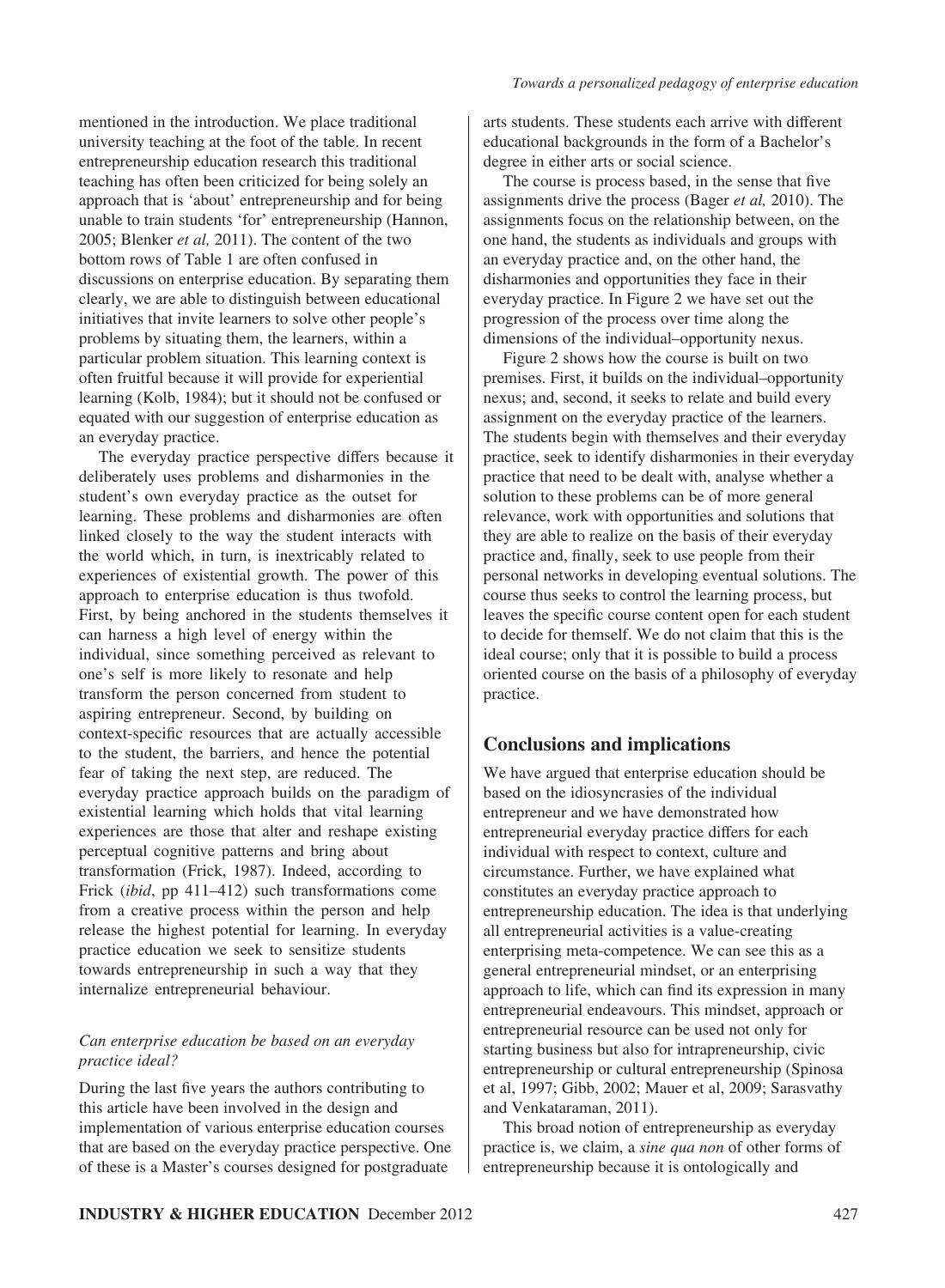

**Figure 2.** A learning process based on everyday practice.

temporally prior to other forms of entrepreneurial activity. Accordingly, we would therefore argue that something exists which actually is universal in entrepreneurship education – and we suggest that any entrepreneurship education programme must somehow incorporate this universal element. We thus assume that an enterprising activity is always present where individuals meet opportunities through reflection, action and creation. This universal element can be found in all other, more specific expressions of entrepreneurship. It underpins new firm creation and growth and the instigation of social change. Entrepreneurship education that is not somehow based on the everyday practice of the participants is unlikely to generate the desired outcome, be it new venture creation, growth or social change.

The conceptualization of entrepreneurship as an everyday practice allows us not only to embrace the idea that initiatives for enterprise education need to

differ according to context, culture and circumstance, but also to suggest how individualized enterprise education must make a move from focussing on 'course content' towards 'learning process', where educators concentrate less on 'what' is learned and more on 'how' it is learned.

A radical and far-reaching consequence is that the learning objectives in entrepreneurship education are related only to the process elements of 'how', whereas the 'what' is a highly idiosyncratic element only meaningful in the context of the specific everyday practice experienced by the student. Then, if the course description requires a description of what the students will or should learn during the course, we need to describe these as process elements or methods for disclosing everyday practice. We find this insight highly relevant for pedagogic reflections on single entrepreneurship courses and for the construction of an enterprise education curriculum.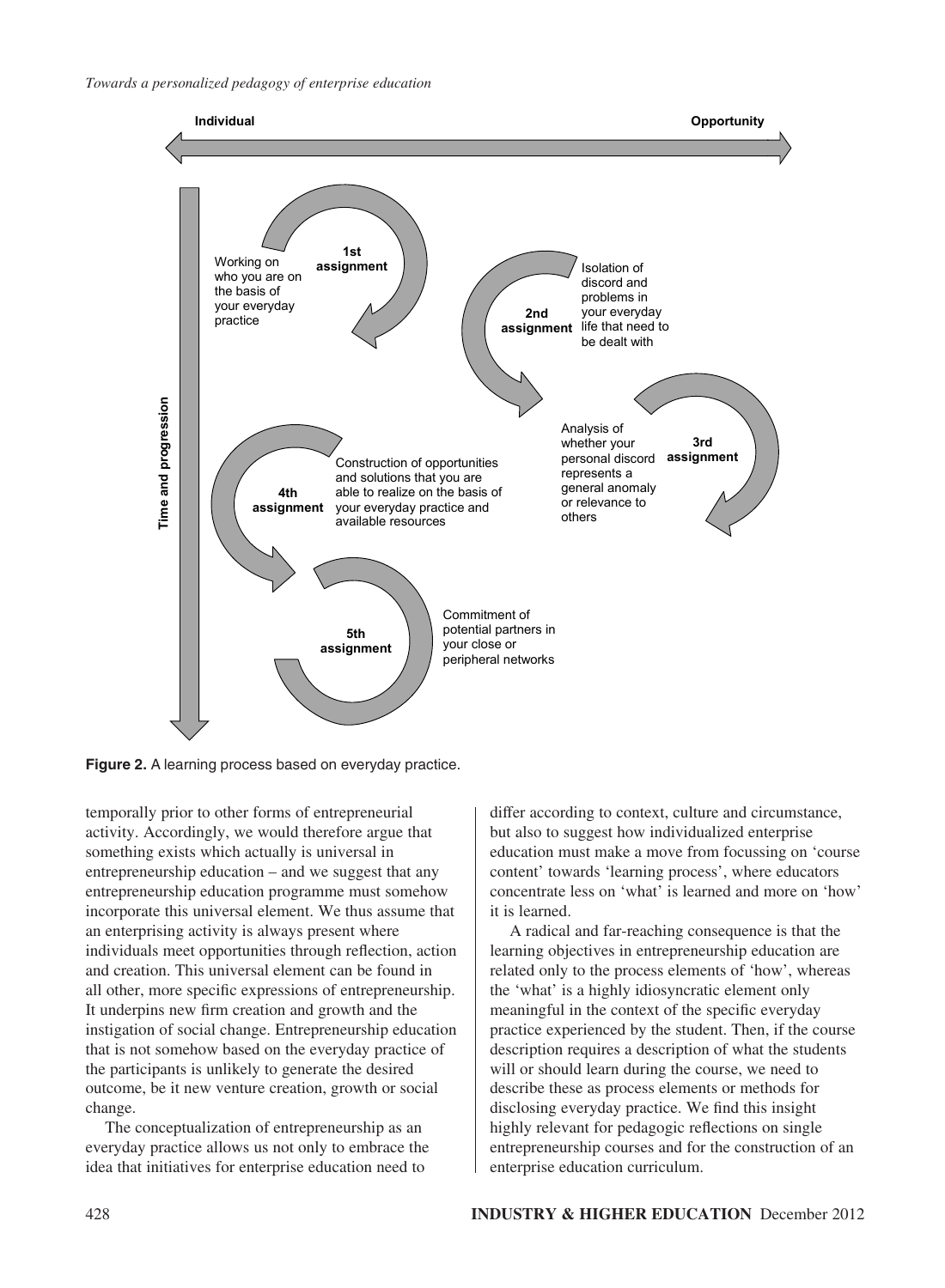## **Notes**

1 The reference to Godot relates to the stage play *Waiting for Godot* by Samuel Beckett, in which two characters wait, by a tree on an otherwise featureless road, for 'Godot' and, in doing so, encounter and engage with others; but Godot never arrives.

# **References**

Ahl, H. (2006), 'Why research on women entrepreneurs needs new directions', *Entrepreneurship Theory and Practice*, Vol 30, No 5, pp 595–621.

Aldrich, H., Reese, P.R., and Dubini, P. (1989), 'Women on the verge of a breakthrough: networking among entrepreneurs in the United States and Italy', *Entrepreneurship and Regional Development*, Vol 1, No 4, pp 339–356.

Aldrich, H.E., and Ruef, M. (2006), *Organizations Evolving*, Sage, Thousand Oaks, CA.

Anderson, A.R. (2000), 'Paradox in the periphery: an entrepreneurial reconstruction?', *Entrepreneurship and Regional Development*, Vol 12, No 2, pp 91–109.

Anderson, A.R., and Jack, S.L. (2008), 'Role typologies for enterprising education: the professional artisan?', *Journal of Small Business and Enterprise Development*, Vol 15, No 2, pp 259–273.

Bager, L., Blenker, P., Rasmussen, P., and Thrane, C. (2010), *Entrepreneurskabsundervisning – Process, Refleksion og Handling*, Aarhus Entrepreneurship Centre, Aarhus University, Aarhus, pp 1–104.

Baker, T., and Nelson, R.E. (2005), 'Creating something from nothing: resource construction through entrepreneurial bricolage', *Administrative Science Quarterly*, Vol 50, No 3, pp 329–366.

Bird, B., and Brush, C. (2002), 'A gendered perspective on organizational creation', *Entrepreneurship Theory and Practice*, Vol 26, No 3, pp 1042–2587.

Blenker, P., Korsgaard, S., Neergaard, H., and Thrane, C. (2011), 'The questions we care about: paradigms and progression in entrepreneurship education', *Industry and Higher Education*, Vol 25, No 6, pp 417–427.

Blenker, P., and Thrane, C. (2007), 'The individual–opportunity nexus – inspiration, impact and influence: a social network and a literary analysis', *paper presented at ICSB Conference*, June 2007, ICSB, Washington DC.

Brush, C.G. (1992), 'Research on women business owners – past trends: a new perspective and future directions', *Entrepreneurship Theory and Practice*, Vol 16, No 4 pp 1042–2587.

Cope, J. (2003), 'Entrepreneurial learning and critical reflection: discontinuous events as triggers for ''higher-level'' learning', *Management Learning*, Vol 34, No 4, pp 429–450.

DeTienne, D.R., and Chandler, G.N. (2007), 'The role of gender in opportunity identification', *Entrepreneurship Theory and Practice*,Vol 31, No 3, pp 365–386.

Fletcher, D.E. (2006), 'Entrepreneurial processes and the social construction of opportunity', *Entrepreneurship and Regional Development*, Vol 18, No 5, pp 421–440.

Frick, W.B. (1987), 'The symbolic growth experience: paradigm for a humanistic–existential learning theory', *Journal of Humanistic Psychology*, Vol 27, No 4, pp 406–423.

Garavan, T.N. and O'Cinneide, B. (1994), 'Entrepreneurship education and training programmes: a review and evaluation – part 1', *Journal of European Industrial Training*, Vol 18, No 8, pp 3–12.

Gartner, W.B. (1985), 'A conceptual framework for describing the phenomenon of new venture creation', *The Academy of Management Review,* Vol 10, No 4, pp 696–706.

Gibb, A.A. (1993), 'Enterprise culture and education: understanding enterprise education and its links with small business, entrepreneurship and wider educational goals', *International Small Business Journal*, Vol 11, No 3, pp 11–34. Gibb, A. (2002), 'In pursuit of a new 'enterprise' and 'entrepreneurship' paradigm for learning: creative destruction, new values, new ways of doing things and new combinations of knowledge', *International Journal of Management Reviews*, Vol 4, No 3, pp 213–233.

Gorman, G., Hanlon, D., and King, W. (1997), 'Some research perspectives on entrepreneurship education, enterprise education and education for small business management: a ten-tear literature review', *International Small Business Journal*, Vol 15, No 3, pp 56–77.

Hannon, P.D. (2005), 'Philosophies of enterprise and entrepreneurship education and challenges for higher education in the UK', *The International Journal of Entrepreneurship and Innovation*, Vol 6, No 2, pp 105–114.

Haynie, J.M., Shepherd, D.A., and McMullen, J.S. (2009), 'An opportunity for me? – the role of resources in opportunity evaluation decisions', *Journal of Management Studies*, Vol 46, No 3, pp 337–361.

Hindle, K. (2010), 'How community context affects entrepreneurial process: a diagnostic framework', *Entrepreneurship and Regional Development*, Vol 22, No 7–8, pp 599–647.

Jones, C. (2006), 'Enterprise education: revisiting Whitehead to satisfy Gibbs', *Education + Training*, Vol 48, No 5, pp 356–367.

Jones, C., and Matlay, H. (2011), 'Understanding the heterogeneity of entrepreneurship education: going beyond Gartner', *Education + Training*, Vol 53, No 8/9, pp 692–703.

Jones, B., and Iredale, N. (2010), 'Enterprise education as pedagogy', *Education + Training*, Vol 52, No 1, pp 7–19.

Julien, P.-A. (2007), *A Theory of Local Entrepreneurship in the Knowledge Economy,* Edward Elgar, Cheltenham.

Kolb, D.A. (1984), *Experiential Learning: Experience as the Source of Learning and Development,* Prentice Hall, Englewood Cliffs, NJ.

Korsgaard, S. (2010), 'Terroir, storytelling and cultural heritage as opportunity for island entrepreneurship', *paper presented at the Nordic Rural Futures conference*, 3–5 May, Tammsvik, Sweden.

Korsgaard, S., Müller, S., and Tanvig, H. (2011), 'Rural entrepreneurship: between place and space', *paper presented at ICSB conference*, ICSB, Washington DC.

Korsgaard, S. (2011), 'Entrepreneurship as translation: understanding entrepreneurial opportunities through actor– network theory', *Entrepreneurship and Regional Development*, Vol 23, No 7–8, pp 661–680.

Korsgaard, S. (2009), 'Essays on entrepreneurial opportunities', *PhD Thesis*, Department of Management; Aarhus School of Business, Aarhus.

Löbler, H. (2006), Learning entrepreneurship from a constructivist perspective', *Technology Analysis and Strategic Management,* Vol 18, No 1, pp 19–38.

Mauer, R., Neergaard, H., and Kirketerp, A. (2009), 'Selfefficacy: conditioning the entrepreneurial mind', in Carsrud, A.L., and Brännback, M., eds, *Understanding the Entrepreneurial Mind – Opening the Black Box: International Studies in Entrepreneurship,* Springer, London, pp 233–257.

McClelland, D.C. (1961), *The Achieving Society*, Van Nostrand (Wiley), Hoboken, NJ.

McMullen, J.S. and Shepherd, D.A. (2006), 'Entrepreneurial action and the role of uncertainty in the theory of the entrepreneur', *Academy of Management Review*, Vol 31, No 1, pp 132–152.

Morgan, G. (1980), 'Paradigms, metaphors and puzzle solving in organization theory', *Administrative Science Quarterly*, Vol 25, No 4, pp 605–622.

Neergaard, H., Korsgaard, S., and Hindle, K. (2008), 'The entrepreneurial transposition of an island heritage: the case of Læsø', *paper presented at the RENT (Research in*